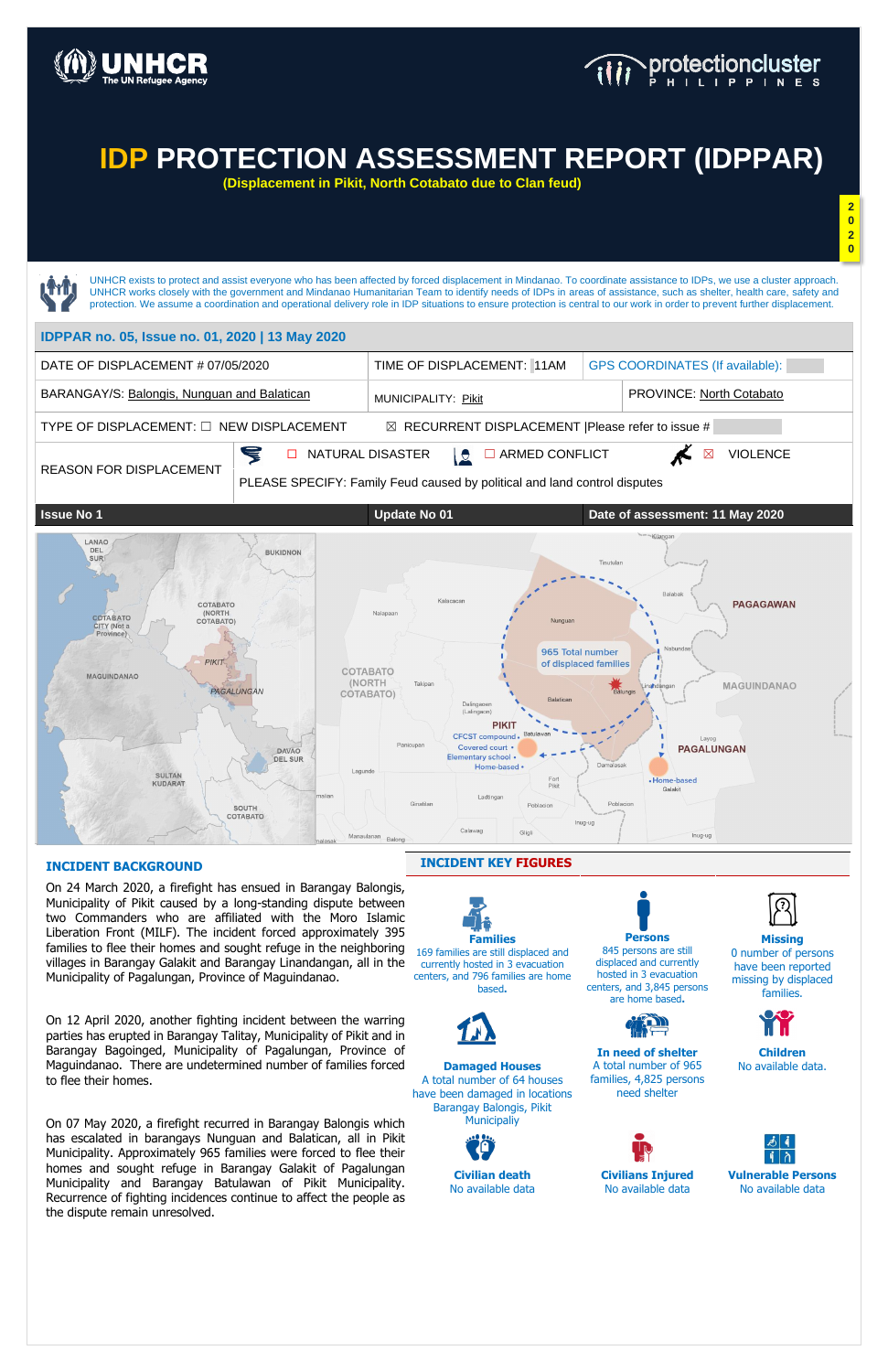### **CURRENT SITUATION**

On 11 May 2020, the community-based monitors of the Community and Family Services International (CFSI) have conducted an assessment at the IDP sites in Barangay Galakit of Pagalungan Municipality and Barangay Batulawan of Pikit Municipality. Based on the assessment conducted, there are 965 families from Barangay Balongis, Nunungan and Balatican, all in Pikit Municipality that are still displaced, 45 families at Batulawan Elementary School, 31 families at Batulawan covered court, 93 families at Cotabato Foundation College, and 796 families are in host families in Barangay Galakit and Barangay Batulawan, all in Pikit Municipality.

## **I.THREAT TO LIFE, SAFETY AND SECURITY**

Protection assessment considers the various threats to life, safety and security of displaced persons stemming from crime, violence, armed conflict or nature disaster

| #  | <b>ISSUES</b>                                                                                                                                                                                                                                                                                                                                                         | <b>RESPONSE</b>                                                                                                                                                                                                                                                                  | <b>IDENTIFIED NEEDS AND REMAINING</b><br><b>GAPS</b> |
|----|-----------------------------------------------------------------------------------------------------------------------------------------------------------------------------------------------------------------------------------------------------------------------------------------------------------------------------------------------------------------------|----------------------------------------------------------------------------------------------------------------------------------------------------------------------------------------------------------------------------------------------------------------------------------|------------------------------------------------------|
|    | The security situation remains volatile<br>and the possibility of another firefight is<br>still high despite the efforts of MILF<br>leaders and government security forces<br>to intervene and settle the feud.                                                                                                                                                       | The MILF has formed a conflict resolution<br>committee and it has coordinated with the Local<br>Government Unit and the security sectors for the<br>settlement of the dispute. Efforts to settle the<br>dispute have been made by the local leaders but<br>it remains unsettled. |                                                      |
| 2. | Some of the IDPs have built makeshifts<br>that are made of light materials which do<br>not give them protection against heat and<br>rain. The makeshifts are very close to the<br>Ligawasan Marsh which may expose<br>children from risk of drowning. Also,<br>based on report from the community<br>there 64 houses that were burned as a<br>result of the incident. |                                                                                                                                                                                                                                                                                  |                                                      |

# **II. SHELTER**

Shelter: meet the need for roofing and other materials from local sources if possible

|    | <b>ISSUES</b>                                                                                                                                                                                                                                                                                      | <b>RESPONSE</b> | <b>IDENTIFIED NEEDS AND REMAINING</b><br><b>GAPS</b>                                                                                                                                                                                                                       |
|----|----------------------------------------------------------------------------------------------------------------------------------------------------------------------------------------------------------------------------------------------------------------------------------------------------|-----------------|----------------------------------------------------------------------------------------------------------------------------------------------------------------------------------------------------------------------------------------------------------------------------|
| 3. | There are 169 IDP families who are living<br>in cramped condition in the evacuation<br>centers, schools and covered court in<br>Barangay Batulawan. Social distancing is<br>difficult to be observed in this situation<br>and thus, their situation is conducive to<br>spreading the virus easily. |                 | The IDPs need plastic tarpaulin as they<br>only make use of their blankets and mats<br>for roofing of their makeshift huts. Those<br>who have no materials for creating<br>makeshifts live under the trees near the<br>houses of their relatives as temporary<br>shelters. |



Ensure that IDPs receive a minimum basic food ration

|    | $\vert$ # $\vert$ issues                                                                                                                               | <b>RESPONSE</b>                                                                                                                                                                                                                                                                                                                                                                                                                | <b>IDENTIFIED NEEDS AND REMAINING</b><br><b>GAPS</b>                                                                                                                                                                                                                                                                                     |
|----|--------------------------------------------------------------------------------------------------------------------------------------------------------|--------------------------------------------------------------------------------------------------------------------------------------------------------------------------------------------------------------------------------------------------------------------------------------------------------------------------------------------------------------------------------------------------------------------------------|------------------------------------------------------------------------------------------------------------------------------------------------------------------------------------------------------------------------------------------------------------------------------------------------------------------------------------------|
| 4. | belongings. The food aid they receive is $\vert$ 2,406 IDP families.<br>not enough to feed their families<br>immediately to their habitual residences. | Food is one of the expressed priorities of The Municipal LGUs of Pikit and Pagalungan<br>the IDPs since most of them were not have distributed food packs consisting of 5 kg.<br>able to bring their food stocks and other $\vert$ of rice, noodles, canned goods, oil and sugar to $\vert$<br>especially now that they cannot return   The Provincial LGU of North Cotabato has also  <br>distributed food packs to the IDPs. | The IDPs need regular food rations from the<br>government since their movement has been<br>restricted as a result of the pandemic. The<br>IDPs have also expressed the need for a<br>cash-based assistance so that they can buy<br>their other necessities during this time of<br>Ramadhan, which most of them are<br>observing fasting. |



## **PROTECTION ISSUES AND RESPONSE Protection Cluster in Mindanao**

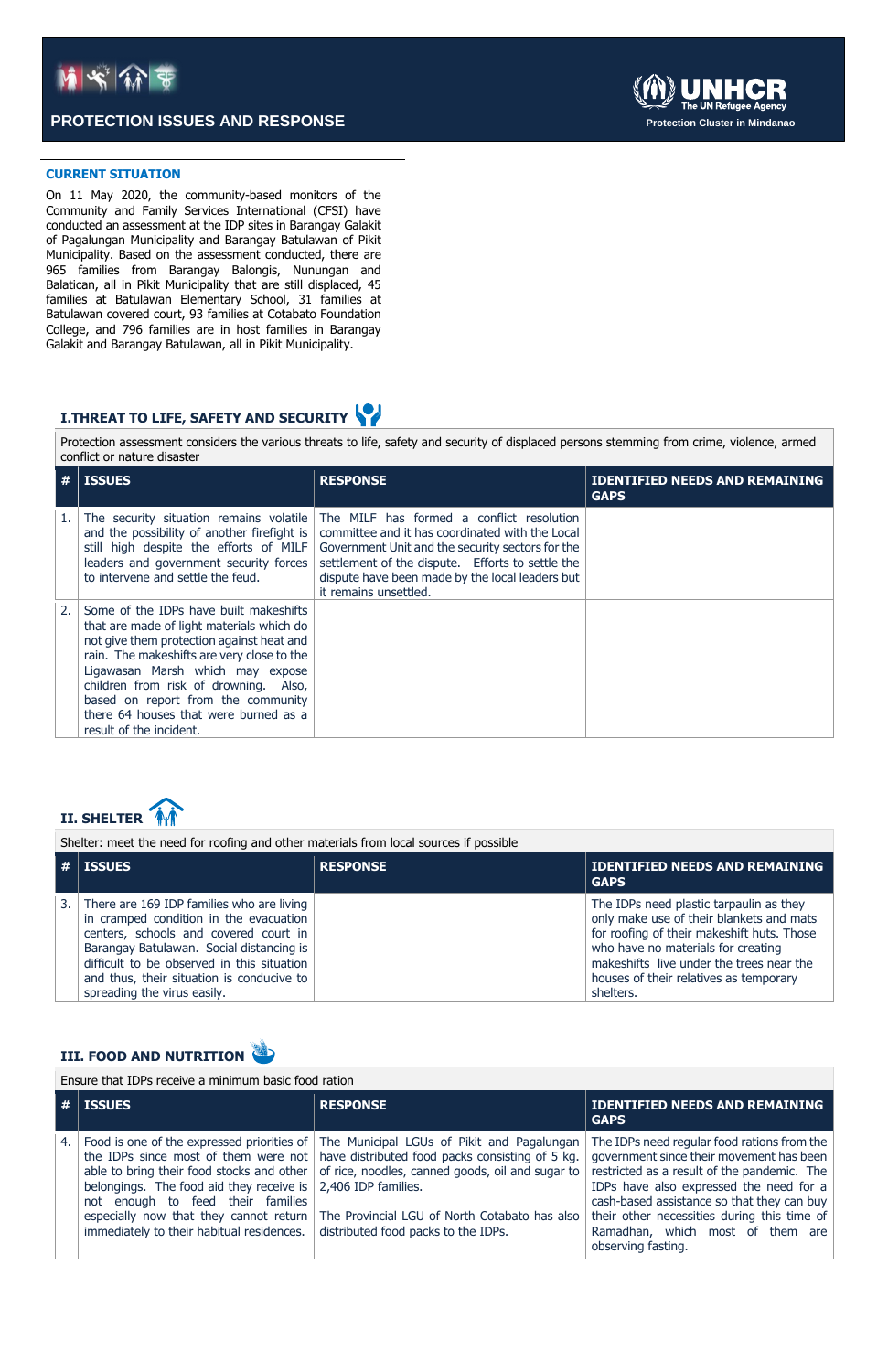## **PERSONS OF CONCERN (Breakdown by location)**



Ensure sanitary facilities such as toilets and washing areas are in place

| $\vert$ # $\vert$ issues                                                                                                 | <b>RESPONSE</b> | <b>IDENTIFIED NEEDS AND REMAINING</b><br><b>GAPS</b>                                                                                                                  |  |  |
|--------------------------------------------------------------------------------------------------------------------------|-----------------|-----------------------------------------------------------------------------------------------------------------------------------------------------------------------|--|--|
| The IDPs and host communities lack<br>access to WASH facilities, and there<br>were no hygiene items provided to<br>them. |                 | There is a need to provide the IDPs with<br>hygiene items required to maintain proper<br>hygiene such as regular hand washing.<br>avoid being infected with the virus |  |  |
|                                                                                                                          |                 |                                                                                                                                                                       |  |  |

## **V. EDUCATION**

#### **VII. HEALTH** ङ्क

| Particular attention must be placed on the risks faced by adolescent girls, such as lack of access to education |
|-----------------------------------------------------------------------------------------------------------------|
|-----------------------------------------------------------------------------------------------------------------|

| $\vert$ # $\vert$ ISSUES | <b>RESPONSE</b> | <b>IDENTIFIED NEEDS AND REMAINING</b><br><b>GAPS</b> |
|--------------------------|-----------------|------------------------------------------------------|
|                          |                 |                                                      |

# **VI. HLP (HOUSING, LAND AND PROPERTY)**

### Report any HLP related issues

|    | ∣ #∣ISSUES                                                                                                                                                                   | <b>RESPONSE</b> | <b>IDENTIFIED NEEDS AND REMAINING</b><br><b>GAPS</b>                                                                          |
|----|------------------------------------------------------------------------------------------------------------------------------------------------------------------------------|-----------------|-------------------------------------------------------------------------------------------------------------------------------|
| 6. | According to report from the community,<br>there are more than 100 houses that<br>were burned and damaged as a result of<br>the fighting incidences in their<br>communities. |                 | Authorities must verify the report and<br>provide specific assistance to families<br>whose<br>houses were burned and damaged. |

Ensure that IDPs have access to health facilities.

| $ # $ issues | <b>RESPONSE</b> | <b>IDENTIFIED NEEDS AND REMAINING</b><br><b>GAPS</b> |  |  |
|--------------|-----------------|------------------------------------------------------|--|--|
|              |                 |                                                      |  |  |

# **IX. Core Relief Items (CRIs)**

Particular attention should be given to vulnerable persons in need of core relief items

| <b>ISSUES</b>                                                                                                                                 | <b>RESPONSE</b>                                                                                                                                                                                                                                                                                                          | <b>IDENTIFIED NEEDS AND REMAINING</b><br><b>GAPS</b>                                                                                                                                                                                          |
|-----------------------------------------------------------------------------------------------------------------------------------------------|--------------------------------------------------------------------------------------------------------------------------------------------------------------------------------------------------------------------------------------------------------------------------------------------------------------------------|-----------------------------------------------------------------------------------------------------------------------------------------------------------------------------------------------------------------------------------------------|
| items at the time of assessment. Some $\vert$ tarpaulins (4x8 meters).<br>have built makeshift huts that are only<br>made of light materials. | The IDPs did not receive any core relief   LGU of Pikit has distributed 425 pieces of  <br>On 18 May, UNHCR has provided core relief<br>items to 965 displaced families consist of plastic<br>tarp sheeting, mosquito nets, solar lamps,<br>hygiene kits, sleeping mats, and fleece blankets.   them from heat and rain. | Provision of core relief items such as plastic<br>tarpaulins, sleeping mats, mosquito nets,<br>blankets, solar lamps and hygiene kits. The<br>plastic tarpaulin can be used as a partition<br>and<br>roof for their makeshift huts to protect |

| Location (Origin) |       |                   |       | Location (Current) |              |                            |                |                  |                   |                               |
|-------------------|-------|-------------------|-------|--------------------|--------------|----------------------------|----------------|------------------|-------------------|-------------------------------|
| No. of Fam        | $+/-$ | No. of<br>Persons | $+/-$ | Province           | <b>Mun</b>   | Barangay                   | Province       | Mun              | Barangay          | Exact<br>Location             |
| 45                |       | 225               |       | North<br>Cotabato  | <b>Pikit</b> | Balongis/Balatican/Nunguan | North Cotabato | Pikit            | Batulawan         | Batulawan<br>ES               |
| 31                |       | 155               |       | North<br>Cotabato  | <b>Pikit</b> | Balongis/Balatican/Nunguan | North Cotabato | Pikit            | Batulawan         | Batulawan<br>Covered<br>Court |
| 93                |       | 465               |       | North<br>Cotabato  | <b>Pikit</b> | Balongis/Balatican/Nunguan | North Cotabato | Pikit            | Batulawan         | <b>CFCST</b><br>Compound      |
| 796               |       | 3,845             |       | North<br>Cotabato  | <b>Pikit</b> | Balongis/Balatican/Nunguan | North Cotabato | Pikit/Pagalungan | Batulawan/Galakit | Home-<br>based                |